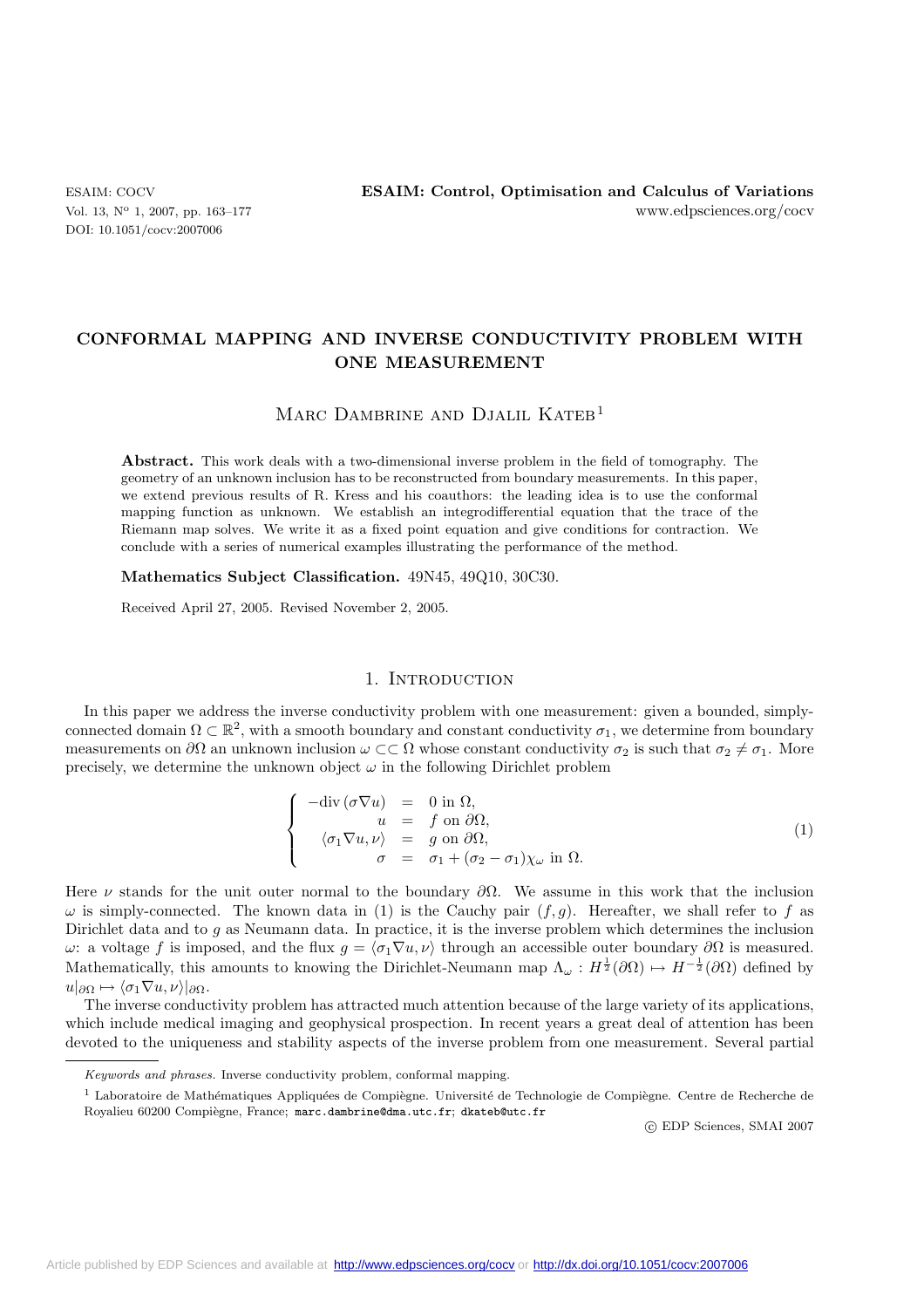#### 164 M. DAMBRINE AND D. KATEB

answers have been given for particular inclusions, such as small perturbations of disks, but a general result for uniqueness is still lacking.

The two main difficulties facing any numerical reconstruction method are, first, that this kind of inverse problem is severely ill-posed and, secondly, its nonlinearity. A number of reconstruction algorithms have been proposed, most of which are based on least-square methods or Newton-type iterative schemes. However, the success of these methods depends crucially on a good initial guess. Without this, or without *a priori* information regarding the inclusion, the method requires considerable additional computational effort : in general this means significantly more iterations. Unfortunately, few numerical algorithms have been proposed in the literature for making a good initial guess.

This work focuses on a numerical algorithm for determining the location and estimating the size of the disk to be used as an initial guess. Our location algorithm, inspired by the work of Kress *et al.*, is based essentially on the theory of conformal mappings and on the special properties of Möbius transforms. Once we have established the initial guess, a standard Newton-type optimization algorithm can be used for reconstructing the shape of the original inclusion.

The paper is organized as follows. In Section 2 we introduce the different objects and results needed for our work. We then consider a first identification algorithm. In Section 3 we describe the motivation of our work and present a rigorous justification of our algorithm in relation to disks. More precisely, we confine ourselves to disks whose centers are not far from the origin. We transform the original problem into a nonlocal and nonlinear integro-differential equation with boundary conditions. We express it as a fixed-point problem for an operator  $K$  (see (11) for its precise definition). This fixed point generates an iterative resolution algorithm in the spirit of Akdumann and Kress. In particular, we introduce an auxiliary problem that allows us to generate virtual additional data and to avoid division by the vanishing outgoing flux  $\int_{\partial\Omega} g(s) ds$ . In Section 4 we study the convergence of the process. We proceed by linearizing around annuli and carefully selecting the voltage measurement f. In the final section we illustrate our theoretical results with some numerical experiments. We show that our algorithm works satisfactorily on domains corresponding to certain  $\varepsilon$ − perturbations of a disk. We conclude with some remarks on the limiting cases of our theoretical results.

## 2. Notations and definitions. Preliminary facts

#### **Poisson equation in an annulus**

We consider the unit disk  $B_1$  of boundary  $S_1$ . For  $\rho \in (0,1)$ , let  $B_\rho$  be the disk of radius  $\rho$  with boundary  $S_\rho$ and let  $A(\rho, 1)$  be the annulus  $B_1 \setminus B_\rho$ . Let  $\sigma_1$  and  $\sigma_2$  be two nonnegative reals; let  $\sigma$  be the function defined in  $B_1$  as  $\sigma(x) = \sigma_2$  if  $|x| < \rho$  and  $\sigma_1$  else. We consider the Dirichlet-to-Neumann operator  $\mathcal{D}_{\rho}$  for the operator  $-\text{div}(\sigma \nabla)$  in  $B_1$  from  $H^{1/2}(S_1)$  into  $H^{-1/2}(S_1)$ ; this depends on  $\sigma_1, \sigma_2, \rho$ . For a given function  $f \in H^{1/2}(S_1)$ , we have  $\mathcal{D}_{\rho}f = \sigma_1 \partial_n U$  where U is the solution in  $H^1(B_1)$  of

$$
\begin{cases}\n-\text{div}(\sigma \nabla u) &= 0 \text{ in } B_1, \\
u &= f \text{ on } S_1.\n\end{cases}
$$
\n(2)

Owing to the specific geometry, we are able to solve this problem explicitly using Laurent series. We set  $\mu = (\sigma_1 - \sigma_2)/(\sigma_1 + \sigma_2) \in (-1, 1).$ 

**Lemma 1.** *The operator*  $\mathcal{D}_{\rho}$  *is diagonal on the Fourier basis. More precisely, we have the spectral decomposition* 

$$
\mathcal{D}_{\rho}\left(\frac{1}{\sqrt{\pi}}\begin{bmatrix}\cos k\theta\\ \sin k\theta\end{bmatrix}\right) = \lambda_{k}\left(\frac{1}{\sqrt{\pi}}\begin{bmatrix}\cos k\theta\\ \sin k\theta\end{bmatrix}\right) \text{ with } \lambda_{k}(\rho) = \sigma_{1} k \frac{1-\mu\rho^{2k}}{1+\mu\rho^{2k}}.
$$
\n(3)

*Furthermore, the radius*  $\rho$  *can be recovered from the eigenvalues*  $\lambda_k$  *by the formula* 

$$
\forall k \neq 0, \quad \rho = \left| \frac{\sigma_1 k - \lambda_k}{\mu \left( \sigma_1 k + \lambda_k \right)} \right|^{\frac{1}{2k}}.
$$
\n
$$
(4)
$$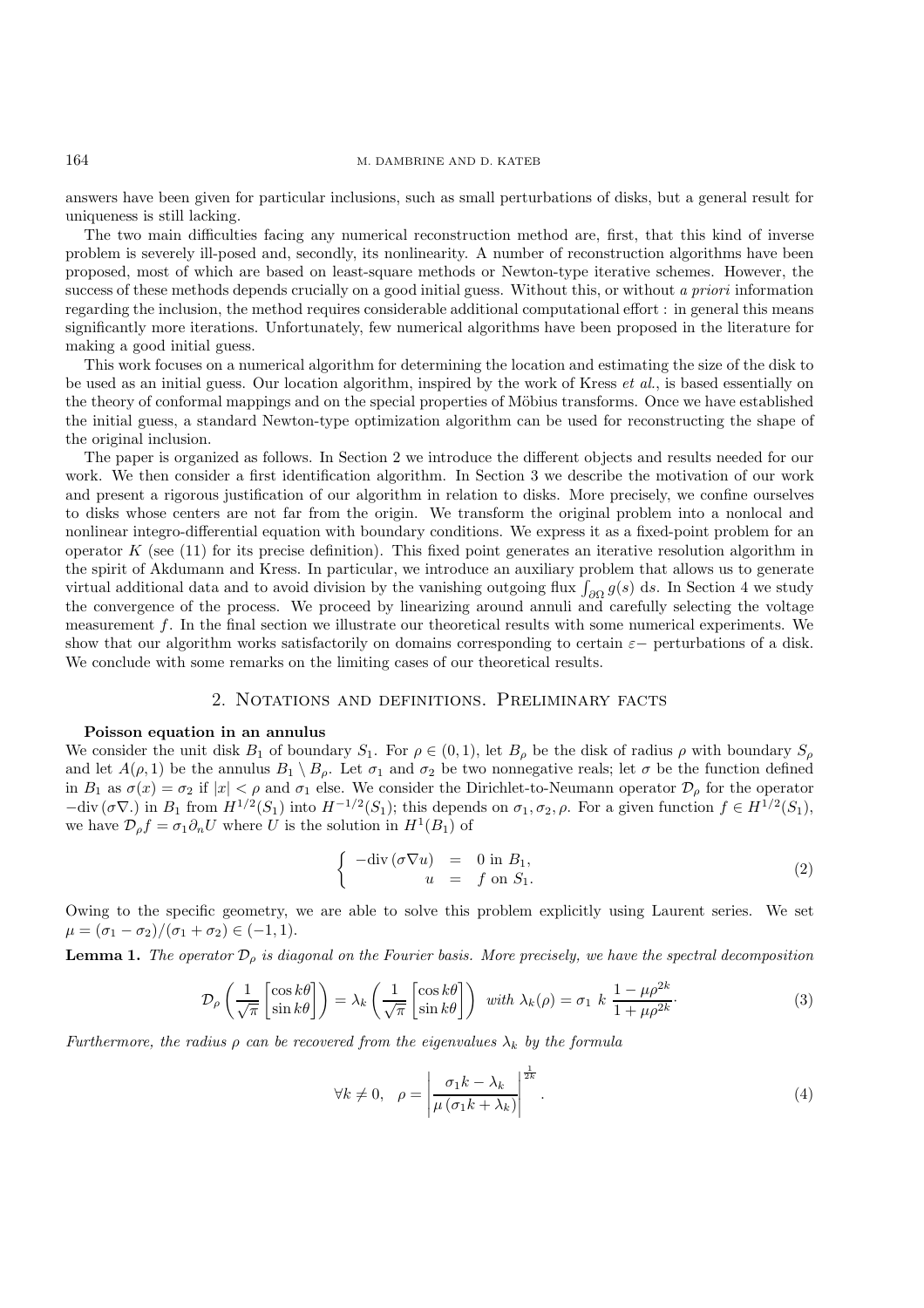The following upper bound on the spectral gap of the operator is needed in Section 3.3.

**Lemma 2.** *Assume*  $\mu < 0$  *then*  $0 < \lambda_{k+1}(\rho) - \lambda_{k-1}(\rho) < \lambda_2(\rho)$ .

*Proof of Lemma* 2*.* From (3), we have

$$
\lambda_{k+1}(\rho) - \lambda_{k-1}(\rho) = 2\sigma_1 \left( 1 - 2\mu \frac{\rho^{2k+2}}{1 + \mu \rho^{2k+2}} \right) - 2\sigma_1 \mu (k-1) \left[ \frac{\rho^{2k+2}}{1 + \mu \rho^{2k+2}} - \frac{\rho^{2k-2}}{1 + \mu \rho^{2k-2}} \right]
$$

Since  $x \mapsto x/(1 + \mu x)$  is strictly increasing on  $(0,1)$  and  $\mu < 0$ , we have

$$
\lambda_{k+1}(\rho)-\lambda_{k-1}(\rho) < 2\sigma_1\left(1-2\mu\frac{\rho^{2k+2}}{1+\mu\rho^{2k+2}}\right) \leq 2\sigma_1\left(1-2\mu\frac{\rho^4}{1+\mu\rho^4}\right) \leq \lambda_2(\rho).
$$

## **Conformal mapping of doubly-connected domains**

According to the theory of conformal mapping of doubly-connected regions, there exist  $\rho > 0$  and a map  $\Psi_e$ that maps conformally the domain  $\Omega \setminus \overline{\omega}$  onto the annulus  $A(\rho, 1)$  (see [6], [4], [7] and [8]). Once  $\rho$  is fixed, there exists  $\Psi_i$  that maps conformally the domain  $\omega$  onto the disk  $B_\rho$ . However, in general,  $\Psi_e$  and  $\Psi_i$  do not coincide on  $\partial\omega$  and the conformal mapping  $\Psi_e$  cannot be extended into a conformal map defined on the whole  $Ω$ . This has an important consequence regarding the application of conformal mapping techniques to the transmission problem. Conformal mappings have the well-known property of preserving harmonicity. In the general case, where two conformal maps coexist for the interior and the exterior, jump conditions on the interface for the transported problem are modified to compensate the change of diffeomorphisms (see [2]), and no simplifications appear with transport. This is why we focus our attention on a class of conformal mappings – Möbius transforms – that transport both  $\Omega$  and  $\omega$  onto  $B_1$  and  $B_\rho$ . A Möbius transform is any mapping of the form

$$
T: z \mapsto w = \frac{az+b}{cz+d} \tag{5}
$$

where  $a, b, c, d$  are complex numbers such that  $ad - bc \neq 0$ . Circles and straight lines are transformed into circles and straight lines. We recall the following well-known result on Möbius transforms.

**Lemma 3.** *A Möbius transform*  $T$  *maps the unit circle onto itself if and only if*  $T$  *is of form* 

$$
T: z \mapsto w = e^{i\alpha} \frac{z - a}{1 - \overline{a}z} \tag{6}
$$

*where*  $a = a_1 + ia_2$  *satisfies*  $|a| < 1$  *and where*  $\alpha$  *is an arbitrary real number.* 

#### **Transformation of the Dirichlet-to-Neumann operator**

We now turn our attention to changes in the Dirichlet-to-Neumann map after domain deformations by Möbius transforms. A conformal mapping defined on the whole domain  $\Omega$  will transform the Dirichlet-to-Neuman map for the transmission problem into an operator connected to the Dirichlet-to-Neumann on the model geometry. If L denotes the length of  $\partial\Omega$ , we introduce  $\Gamma = {\Gamma(t), t \in [0, L]}$  an L-periodic parameterization of  $\partial\Omega$  by the arc length.

From now on we consider  $\Phi = \Psi^{-1}$ , the conformal mapping transforming the concentric circles onto  $\partial\Omega$  and  $\partial\omega$ . We normalize the mapping  $\Phi$  by setting  $\Phi(1) = \Gamma(0)$ . If the circle  $S_1$  is parameterized by  $S_1 = {\theta(t)}$  $e^{it}$ ,  $t \in [0, 2\pi]$ , then we can find a strictly monotonous and smooth bijection  $\phi$  such that  $\Phi \circ \theta = \Gamma \circ \phi$ ;  $\phi$  is the main determination of the argument of  $\Phi(e^{it})$ . The link between the Dirichlet-to-Neumann map  $\mathcal{D}_{\rho}$  and the original Dirichlet map  $\Lambda_{\omega}$  is given by the following lemma proved in [1]. We change the letter denoting the Dirichlet-to-Neumann map from  $\Lambda$  to  $\mathcal{D}$ , in order to emphasize that the geometry is now an annulus.

.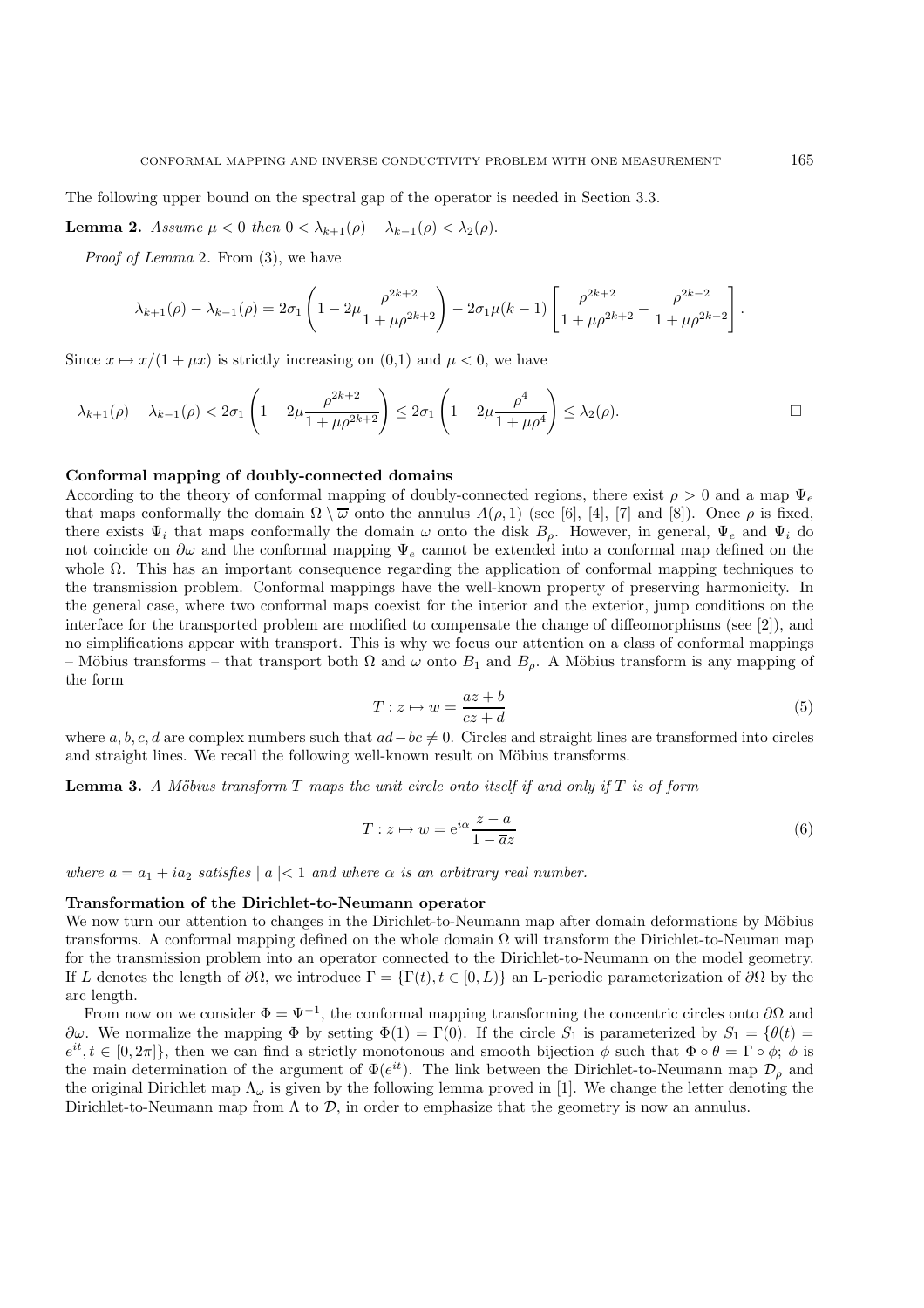**Lemma 4.** Let u be a harmonic function in  $\Omega \setminus \omega$ , and let us set  $v = u \circ \Phi$ . Then, the chain rule writes

$$
\frac{\partial v}{\partial n} = \frac{\partial u}{\partial \nu} \frac{d\phi}{dt} \text{ on } C_1.
$$
 (7)

## 3. Location search for disks

In this section we present two methods, based on the theory of conformal mapping, for identifying a circular inclusion  $\omega$ .

#### 3.1. **A first algorithm dedicated to circular inclusions**

From now on, we assume for simplicity that  $\Omega$  is the unit disk. This is not a restriction: since  $\Omega$  is a simply-connected bounded domain, we know from the Riemann mapping theorem that there exists a conformal mapping  $\Theta$  mapping  $\Omega$  on the unit disk.

Lemma 4 provides a nonstandard differential equation satisfied by the function  $\phi$ . Applying Lemma 4 to u solution of (1), we get

$$
\mathcal{D}_{\rho} \left( f \circ \phi \right) = \frac{\mathrm{d}\phi}{\mathrm{d}t} \ g \circ \phi \text{ on } C_1. \tag{8}
$$

Equation (8) is an equation with respect to the unknowns function  $\phi$  and real  $\rho \in (0,1)$ . The boundary condition  $\phi(0) = \phi(2\pi) + L$  has to be added since  $\partial\Omega$  is a closed curve of length L. This equation is not a classical differential equation: the right-hand side is nonlocal. This is an equation of type  $L(x, \partial_x)u = 0$ with boundary conditions, L being a pseudo-differential operator. For such an equation, a solution cannot be obtained using classical tools. Very few results are known regarding the existence and uniqueness of solutions, especially when boundary conditions have to be satisfied. However, in our case, the unknown  $\phi$  is the trace of a Möbius transform on  $S_1$ . From Lemma 3, it is the main determination of the argument of  $e^{i\alpha}(z-a)/(1-\bar{a}z)$ where  $a = a_1 + ia_2$ . For convenience, we denote it  $\phi_{\alpha,a_1,a_2}$ . Plugging this generic form of the trace of a Möbius transform, we are led to solve the equation (8) in the least-square sense. For numerical convenience, we use the  $L^2$  norm instead of the  $H^{-1/2}$  norm. In practice, we look for  $(\rho, \alpha, a_2, a_3)$  that minimizes

$$
J(\rho,\alpha,a_1,a_2) = \left\| \mathcal{D}_{\rho} \left( f \circ \phi_{\alpha,a_1,a_2} \right) - \frac{\mathrm{d}}{\mathrm{d}t} \phi_{\alpha,a_1,a_2} \left. g \circ \phi_{\alpha,a_1,a_2} \right\|_{L^2(0,2\pi)}^2.
$$

We assume that  $f \in H^1(0, 2\pi)$  and  $q \in L^2(0, 2\pi)$  in order to make sense of the  $L^2$  norm arising in J. Numerical results will be presented in the last section of this work.

We now introduce another method. We follow the outline of Kress *et al*. [1] and [5] in deriving the integrodifferential equation satisfied by the trace of the conformal mapping on the exterior boundary. The mapping is then sought as the fixed point of an equation.

#### 3.2. **Transformation of the inverse problem into an integro-differential equation**

In their work [1], Akdumen and Kress solve a equation derived from (8) with a fixed-point method in a convenient functional space incorporating the periodicity condition. This strategy naturally provides an iterative and constructive algorithm to solve (8). They do not restrict themselves to circular inclusions. We shall follow the same strategy to obtain a more robust algorithm. We work in the variational spaces for f and g : in order to incorporate the boundary conditions, we perform the change of unknown

$$
\psi(t) = \phi(t) - \frac{L}{2\pi} t = \phi(t) - t
$$
 so that  $\psi(0) = \psi(2\pi) = 0$ .

We use the operator  $V: H^1(0, 2\pi) \to H^1(0, 2\pi)$  defined as

$$
V: \ \psi \mapsto \psi(t) + t.
$$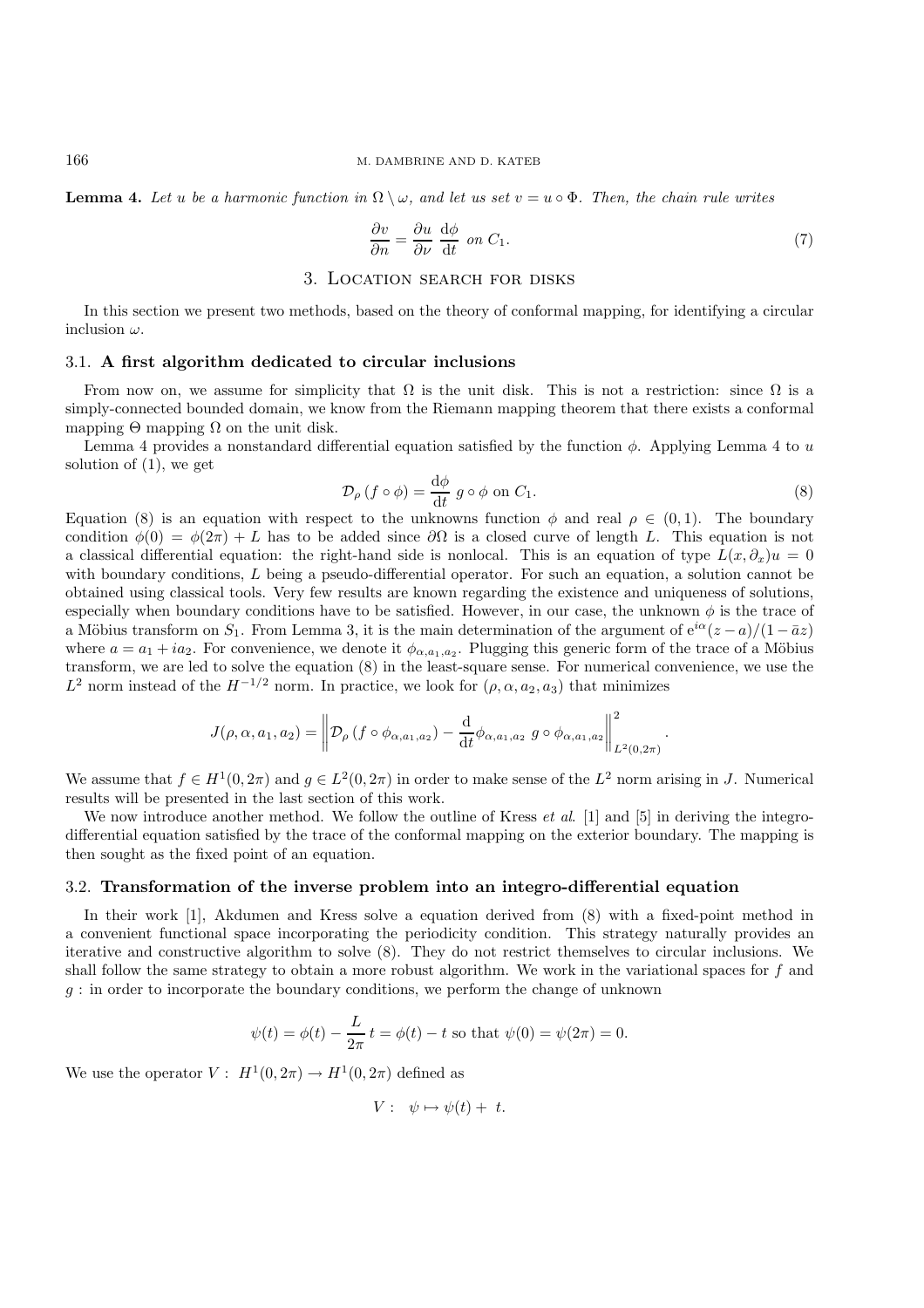In [1], equation (8) is written in the integral form

$$
\psi(t) = \int_0^t \left[ \frac{\mathcal{D}_{\rho^*} \left( f \circ V \psi \right)}{g \circ V \psi} \left( \tau \right) \ - \ \frac{1}{2\pi} \int_0^{2\pi} \frac{\mathcal{D}_{\rho^*} \left( f \circ V \psi \right)}{g \circ V \psi} \left( \chi \right) \mathrm{d}\chi \right] \mathrm{d}\tau. \tag{9}
$$

In the case considered here, the no-flux condition holds and Neumann data g vanishes. To overcome the division by zero, we relax the problem by introducing one couple of *virtual additional measurements.* We apply Lemma 4 to an adjoint couple of Dirichlet-Neumann data (F, G) satisfying the following compatibility condition: *there exists a function* G *with mean value* 0 *in*  $L^2(\partial\Omega)$  *such that*  $g^2 + G^2 \ge \gamma$  *holds for some*  $\gamma > 0$  *on*  $\partial\Omega$ . The function F is then taken as the trace on  $\partial\Omega$  of a solution to the Neumann problem  $-\Delta w = 0$  in  $\Omega$  with  $\partial_n w = G$ on ∂Ω.

To ensure the existence of G, we assume that the measured Neumann data  $g \neq 0$  is a smooth  $2\pi$ -periodic function with mean value 0 and with a finite number of zeros. Search G as  $G(x) = \sin x - \alpha$  for some  $\alpha \in (0, \pi)$ . The function G vanishes only in  $\alpha$  and  $\pi + \alpha$  on  $(0, 2\pi)$ . Since  $\{x, g(x) = 0\}$  is finite, then one can find  $\alpha$  such that  $\alpha$  and  $\pi + \alpha$  are not in this set. Let us note the difference in relation to the situation of Lemma 4: the function G is the normal derivative of a harmonic function in the whole domain  $\Omega$  and not only in a neighborhood of the boundary. The couple  $(F, G)$  does not represent additional measured data, since F and G are not the traces of a function u satisfying  $(1)$ . However, they can be seen as simulated data for the reference problem without inclusion.

Using Lemma 4, we get

$$
\mathcal{D}_{\rho}[f \circ \phi] = \frac{\mathrm{d}\phi}{\mathrm{d}t} g \circ \phi \text{ and } \mathcal{D}_{0}[F \circ \phi] = \frac{\mathrm{d}\phi}{\mathrm{d}t} G \circ \phi
$$

and then the relaxed equation

$$
\frac{\mathrm{d}\phi}{\mathrm{d}t} = \frac{(g \circ \phi)\mathcal{D}_{\rho}[f \circ \phi] + (G \circ \phi)\mathcal{D}_{0}[F \circ \phi]}{(g^{2} + G^{2}) \circ \phi}.\tag{10}
$$

Let us introduce the operators  $U$  and  $K$  defined as

$$
U: H1(0, 2\pi) \rightarrow L2(0, 2\pi)
$$
  
\n
$$
\psi \mapsto \frac{(g \circ V\psi)\mathcal{D}_{\rho}[f \circ V\psi] + (G \circ V\psi)\mathcal{D}_{0}[F \circ V\psi]}{(g^{2} + G^{2}) \circ V\psi}
$$
  
\n
$$
K: H1(0, 2\pi) \rightarrow H1(0, 2\pi)
$$
  
\n
$$
\psi \mapsto \int_{0}^{t} \left(U\psi(x) - \frac{1}{2\pi} \int_{0}^{2\pi} U\psi(\tau) d\tau\right) dx.
$$
\n(11)

Equation (10) can be written in integral form as the fixed-point problem: *find*  $\psi$  *a fixed point of* K *in* H<sup>1</sup>(0, 2π).

#### 3.3. **Contraction properties of** K

In this section we address the question: is  $K$  a contraction? We are not able to answer this question in its full generality. However, by linearizing around the explicit solution found in Section 2 in the case of the annulus, we obtain stability results around annuli.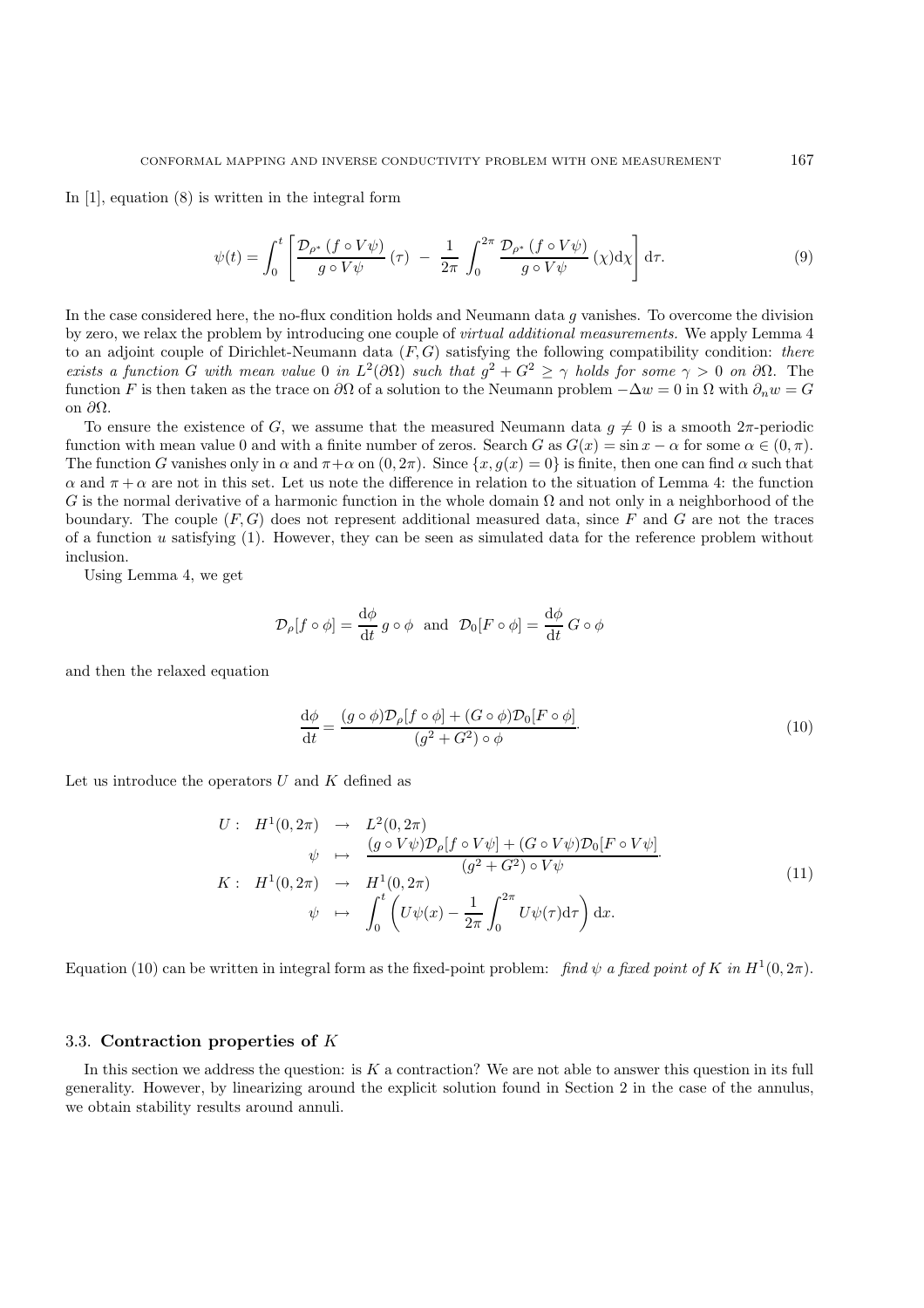168 M. DAMBRINE AND D. KATEB

#### **Linearization of the fixed-point operator**

We first perform a linearization of the operator  $U$ . Hereafter, the letter  $D$  denotes a differential. Around the function  $\psi$ , in the direction of a function h, we have, by straightforward computations:

$$
DU(\psi).h = \frac{(g' \circ V\psi)\mathcal{D}_{\rho}[f \circ V\psi]h + (g \circ V\psi)[D\mathcal{D}_{\rho}[f \circ V\psi](\partial_{\psi}\rho)h + \mathcal{D}_{\rho}[h(f' \circ V\psi)]]}{(g^2 + G^2) \circ V\psi} + \frac{(G' \circ V\psi)\mathcal{D}_{0}[F \circ V\psi]h + (G \circ V\psi)\mathcal{D}_{0}[h(F \circ V\psi)]}{(g^2 + G^2) \circ V\psi} - 2\frac{[(g' \circ V\psi)(g \circ V\psi) + (G' \circ V\psi)(G \circ V\psi)][(g \circ V\psi)\mathcal{D}_{\rho}[f \circ V\psi] + (G \circ V\psi)\mathcal{D}_{0}[F \circ V\psi]]h}{(g^2 + G^2)^2 \circ V\psi}
$$
(12)

In our case, the conformal mapping which maps the annulus onto itself can be chosen as the identity. Therefore, by the definition of  $\phi$ , the function  $\psi$  corresponding to the solution of (10) is simply 0 (see Sect. 3.2).

One cannot derive precise estimates of this complicated operator for general couples of given data  $(f, g)$ . The derivative  $\partial_{\psi}\rho$  is in general not easy to deal with. However, we can make a judicious choice of measurements  $(f,g)$ such that the derivative  $\partial_{\psi}\rho$  vanishes. From a mathematical point of view, this is a tight restriction. However, one can deal with it in the light of particular applications: it corresponds to deciding *which measurements should be made in order to be able to reconstruct inclusions*.

**Lemma 5.** *If the Dirichlet data* f *is an eigenfunction of the Dirichlet-to-Neumann operator* D<sup>ρ</sup> *then*

$$
(\partial_{\psi}\rho)_{|\psi=0}=0.
$$

*Proof of Lemma* 5. Taking from Lemma 1,  $f(t) = \sin nt / \lambda_n(\rho)$  and  $g(t) = \sin nt$  we get the expression of the reconstructed radius (4) as

$$
\rho(\phi) = \left| \frac{1}{\mu} \frac{a(\phi) - b(\phi)}{a(\phi) + b(\phi)} \right|^{\frac{1}{2n}}
$$

where

$$
a(\phi) = \sigma_1 \int_0^{2\pi} g[\phi(t)] \phi'(t) \sin(nt) dt \quad \text{and} \quad b(\phi) = \int_0^{2\pi} f[\phi(t)] \sin(nt) dt.
$$

By differentiation, we obtain

$$
D\rho(\phi).h = \left| \frac{1}{\mu} \right|^{\frac{1}{n}} \frac{1}{[a(\phi) + b(\phi)]^2} \left| \frac{a(\phi) - b(\phi)}{a(\phi) + b(\phi)} \right|^{\frac{1-2n}{2n}} [a(\phi)Db(\phi).h - b(\phi)Da(\phi).h],
$$
  
\n
$$
Da(\phi).h = \sigma_1 \int_0^{2\pi} [g'[\phi(t)]h(t)\phi'(t)\sin(nt) + g[\phi(t)]h'(t)\sin(nt)] dt,
$$
  
\n
$$
Db(\phi).h = \int_0^{2\pi} f'[\phi(t)]h(t)\sin(nt)dt.
$$

The linearization point  $\psi = 0$  corresponds to  $\phi = Id_{[0,2\pi]}$ . From the choice of the couple  $(f,g)$  and for  $\phi = Id_{[0,2\pi]}$ , we obtain, following an integration by parts

$$
a(\phi)Db(\phi).h - b(\phi)Da(\phi).h = 0, \forall h.
$$

Moreover, it is verified that  $a(\phi)+b(\phi) \neq 0$ . Hence,  $D\rho(\phi) \cdot h = 0$  for all h.

To simplify, we perform the analysis with

$$
f(t) = \frac{\sin t}{\lambda_1(\rho)} \quad \text{and} \quad g(t) = \sin t. \tag{13}
$$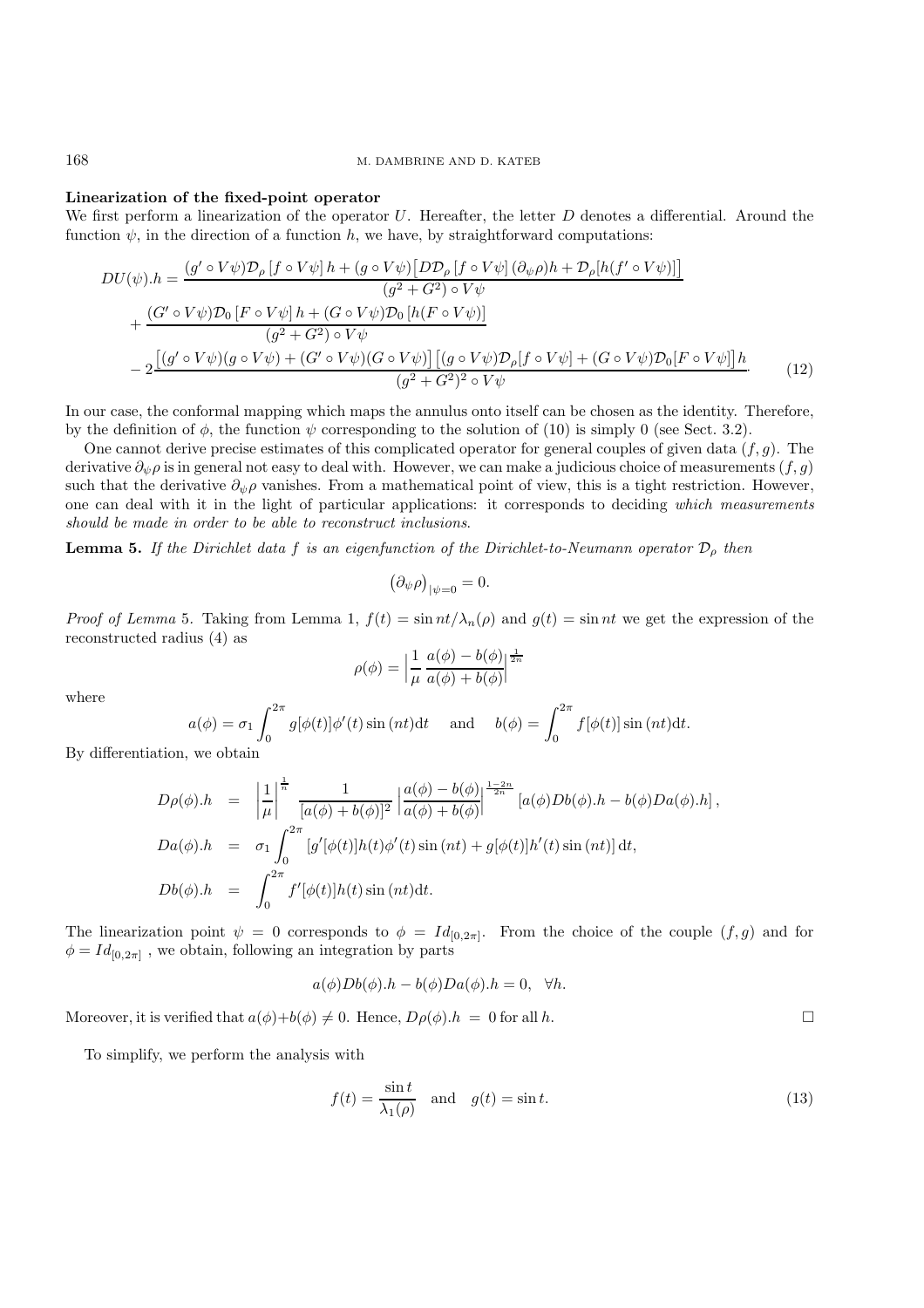This choice of low-frequency data is justified by Lemma 1. Hence we can choose the *virtual* measure as

$$
F(t) = \frac{\cos t}{\lambda_1(0)} \quad \text{and} \quad G(t) = \cos t.
$$

Note that  $\lambda_1(0) = 1$ . Therefore, after straightforward computations, equation (12) reduces to

$$
DU(0).h = \frac{\sin t}{\lambda_1(\rho)} \mathcal{D}_\rho[h(t)\cos(t)] - \cos t \mathcal{D}_0[h(t)\sin(t)]. \tag{14}
$$

We need to evaluate the term  $\mathcal{D}_{\rho}[h(t)\cos(t)]$ . Making use of the diagonal structure of  $\mathcal{D}_{\rho}$  in the Fourier basis, we compute this term for h taken among all the individual elements of the Hilbertian basis. For convenience in the following computations, we introduce the Hilbert basis  $(C_k, S_k)_{k>0}$  of  $H^1(0, 2\pi)$  defined as

$$
\mathbf{C}_k(t) = \frac{\cos kt}{k\sqrt{\pi}} \text{ and } \mathbf{S}_k(t) = \frac{\sin kt}{k\sqrt{\pi}}.
$$
 (15)

Any  $h \in H^1(0, 2\pi)$  writes  $h = \sum$  $\sum_{n>0} c_n \mathbf{C}_n + \sum_{n>0} s_n \mathbf{S}_n$  and  $||h||_{H^1}^2 = \sum_{n>0}$  $(c_n^2 + s_n^2)$ . We obtain (we give the main lines of the computations) for  $k > 2$ :

$$
DU(0) \cos kt = \frac{\sin t}{\lambda_1(\rho)} \mathcal{D}_{\rho}[\cos kt \cos t] - \frac{\cos t}{\lambda_1(0)} \mathcal{D}_{0}[\cos kt \sin t],
$$
  
=  $\left[ \frac{\lambda_{k+1}(\rho)}{4\lambda_1(\rho)} - \frac{\lambda_{k+1}(0)}{4\lambda_1(0)} \right] \sin (k+2)t + \left[ \frac{\lambda_{k-1}(\rho) - \lambda_{k+1}(\rho)}{4\lambda_1(\rho)} + \frac{\lambda_{k-1}(0) - \lambda_{k+1}(0)}{4\lambda_1(0)} \right] \sin kt + \left[ \frac{\lambda_{k-1}(0)}{4\lambda_1(0)} - \frac{\lambda_{k-1}(\rho)}{4\lambda_1(\rho)} \right] \sin (k-2)t.$ 

Therefore, after integration we have for  $k > 2$ 

$$
DK(0) \cos kt = \frac{1}{4(k+2)} \left[ \frac{\lambda_{k+1}(0)}{\lambda_1(0)} - \frac{\lambda_{k+1}(\rho)}{\lambda_1(\rho)} \right] \cos (k+2)t + \frac{1}{4(k-2)} \left[ \frac{\lambda_{k-1}(\rho)}{\lambda_1(\rho)} - \frac{\lambda_{k-1}(0)}{\lambda_1(0)} \right] \cos (k-2)t + \frac{1}{4k} \left[ \frac{\lambda_{k+1}(\rho) - \lambda_{k-1}(\rho)}{\lambda_1(\rho)} + \frac{\lambda_{k+1}(0) - \lambda_{k-1}(0)}{\lambda_1(0)} \right] \cos kt.
$$

We introduce the notation:

$$
\alpha_k(\rho) = \frac{\lambda_k(\rho)}{\lambda_1(\rho)} - \frac{\lambda_k(0)}{\lambda_1(0)}.\tag{16}
$$

We can easily check the useful formulae

$$
\alpha_k(\rho) = \frac{\lambda_k(\rho)}{\lambda_1(\rho)} - k = \frac{2k\mu\rho^2(1 - \rho^{2(k-1)})}{(1 + \mu\rho^{2k})(1 - \mu\rho^2)},
$$
  

$$
2 + \alpha_{k+1}(\rho) - \alpha_{k-1}(\rho) = \frac{\lambda_{k+1}(\rho) - \lambda_{k-1}(\rho)}{\lambda_1(\rho)}.
$$
 (17)

We perform the same computation for  $h = S_k$ . Using (17), we get

$$
DK(0). \begin{bmatrix} \mathbf{C}_k \\ \mathbf{S}_k \end{bmatrix} = \frac{\alpha_{k-1}(\rho)}{4k} \begin{bmatrix} \mathbf{C}_{k-2} \\ \mathbf{S}_{k-2} \end{bmatrix} + \frac{4 + \alpha_{k+1}(\rho) - \alpha_{k-1}(\rho)}{4k} \begin{bmatrix} \mathbf{C}_k \\ \mathbf{S}_k \end{bmatrix} - \frac{\alpha_{k+1}}{4k} \begin{bmatrix} \mathbf{C}_{k+2} \\ \mathbf{S}_{k+2} \end{bmatrix},
$$
 (18)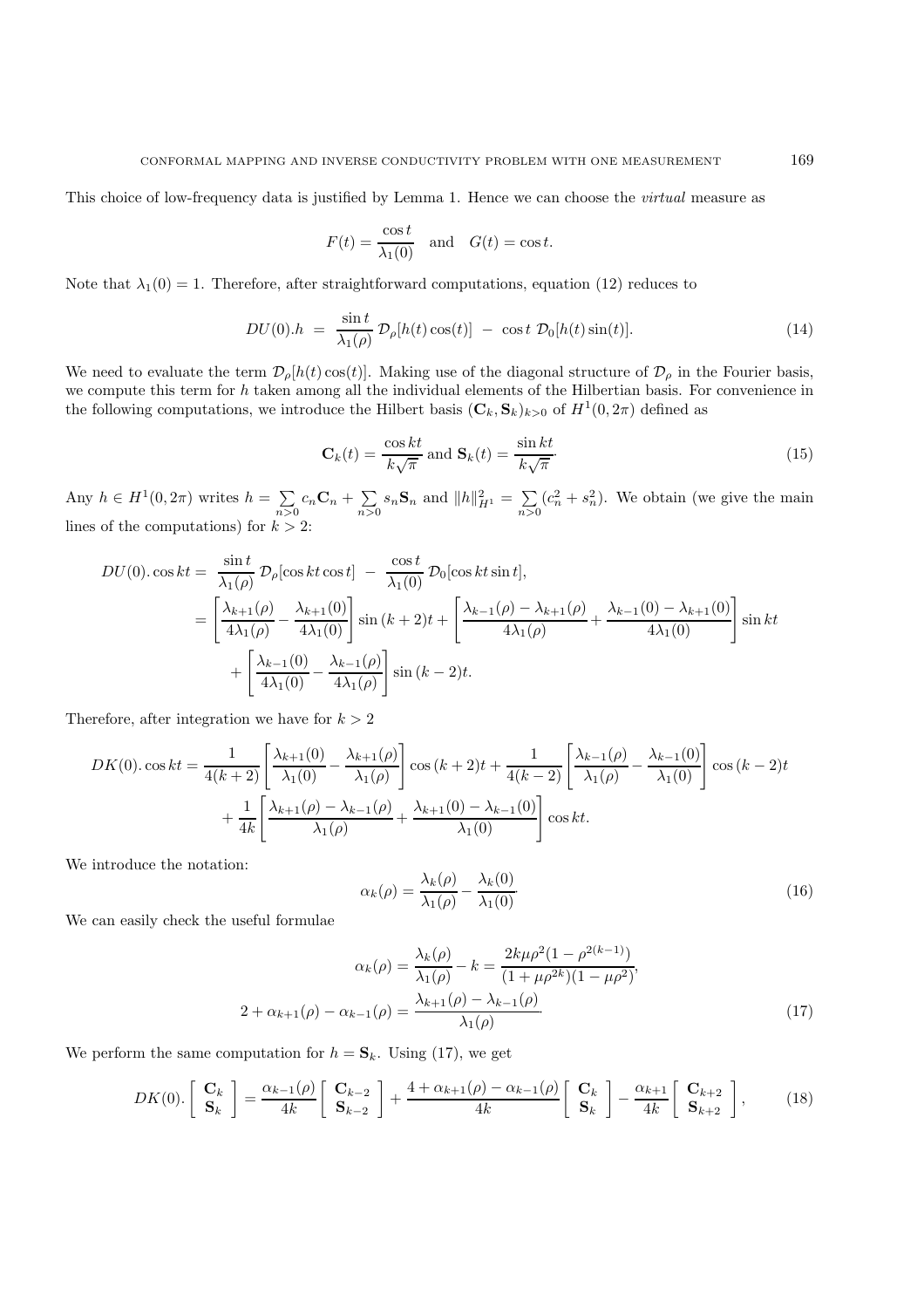with the initialization:

$$
DK(0). \begin{bmatrix} \mathbf{C}_1 \\ \mathbf{S}_1 \end{bmatrix} = \frac{4 + \alpha_2(\rho)}{4} \begin{bmatrix} \mathbf{C}_1 \\ \mathbf{S}_1 \end{bmatrix} - \frac{\alpha_2(\rho)}{4} \begin{bmatrix} \mathbf{C}_3 \\ \mathbf{S}_3 \end{bmatrix},
$$
  
\n
$$
DK(0). \begin{bmatrix} \mathbf{C}_2 \\ \mathbf{S}_2 \end{bmatrix} = \frac{4 + \alpha_3(\rho)}{4} \begin{bmatrix} \mathbf{C}_2 \\ \mathbf{S}_2 \end{bmatrix} - \frac{\alpha_3(\rho)}{4} \begin{bmatrix} \mathbf{C}_4 \\ \mathbf{S}_4 \end{bmatrix}.
$$
 (19)

As easily seen in equation (18), the operator  $DK(0)$  is almost diagonalized by the Fourier basis. Let us show that it is a contraction.

### **The contraction property**

We compute  $\|DK(0)h\|_{H^1}$  for an arbitrary  $h \in H^1(0, 2\pi)$  and compare it with the norm of h. To improve readability, we drop the dependency of  $\alpha$  with respect to  $\rho$ , since no confusion is possible.

First of all, we remark that if  $\mu > 0$  then  $\|DK(0) \cdot \mathbf{C}_1\|_{H^1} > 1 = \|\mathbf{C}_1\|_{H^1}$ . That is why, from now on, we *assume that*  $\mu < 0$ . This assumption means  $\sigma_2 > \sigma_1$ : the conductivity is greater inside the inclusion than outside.

We introduce some reduced parameters:

$$
\tau = -\mu \rho^2 \text{ and } \theta = \frac{\tau}{1+\tau}.
$$
\n(20)

Since  $\mu < 0$ , we have  $\tau \in (0, 1)$  and  $\theta \in (0, \frac{1}{2})$ . We emphasize the fact that  $\tau \neq 1$ . In the rest of this section, we use the convention that *any coefficient with a negative index is* 0. The study of the contraction properties of  $DK(0)$  requires a precise study of the  $(\alpha_k)$  defined in (16). From the expression of the eigenvalues  $\lambda_k$  given in  $(3)$ , we get:

$$
\alpha_k(\rho) = 2k \frac{-\tau}{(1+\tau)} \frac{1-\rho^{2(k-1)}}{1-\tau \rho^{2(k-1)}} = -2k\theta + 2k(1-\tau)\theta \frac{\rho^{2k-2}}{1-\tau \rho^{2k-2}}.
$$
\n(21)

In particular, we have the rough estimate

$$
\forall k > 0, \quad 0 > \alpha_k(\rho) > -2k \theta. \tag{22}
$$

**Proposition 1.** For  $h = \sum$  $\sum_{n>0} c_n \mathbf{C}_n + \sum_{n>0} s_n \mathbf{S}_n$ , one has

$$
||DK(0).h||H12 = A(h) + B(h) + C(h),
$$
\n(23)

*where we set*

$$
A(h) = \frac{1}{16} \sum_{k>0} \frac{\left[4 + \alpha_{k+1} - \alpha_{k-1}\right]^2 + \alpha_{k+1}^2 + \alpha_{k-1}^2}{k^2} (c_k^2 + s_k^2), \tag{24}
$$

$$
B(h) = \frac{1}{8} \sum_{k>0} \frac{\alpha_{k+1}(\alpha_{k-1} - 2\alpha_{k+1} + \alpha_{k+3})}{k(k+2)} (c_{k+2} c_k + s_{k+2} s_k), \tag{25}
$$

$$
C(h) = -\frac{1}{8} \sum_{k>0} \frac{\alpha_{k+3}\alpha_{k+1}}{k(k+4)} (c_k c_{k+4} + s_k s_{k+4}).
$$
\n(26)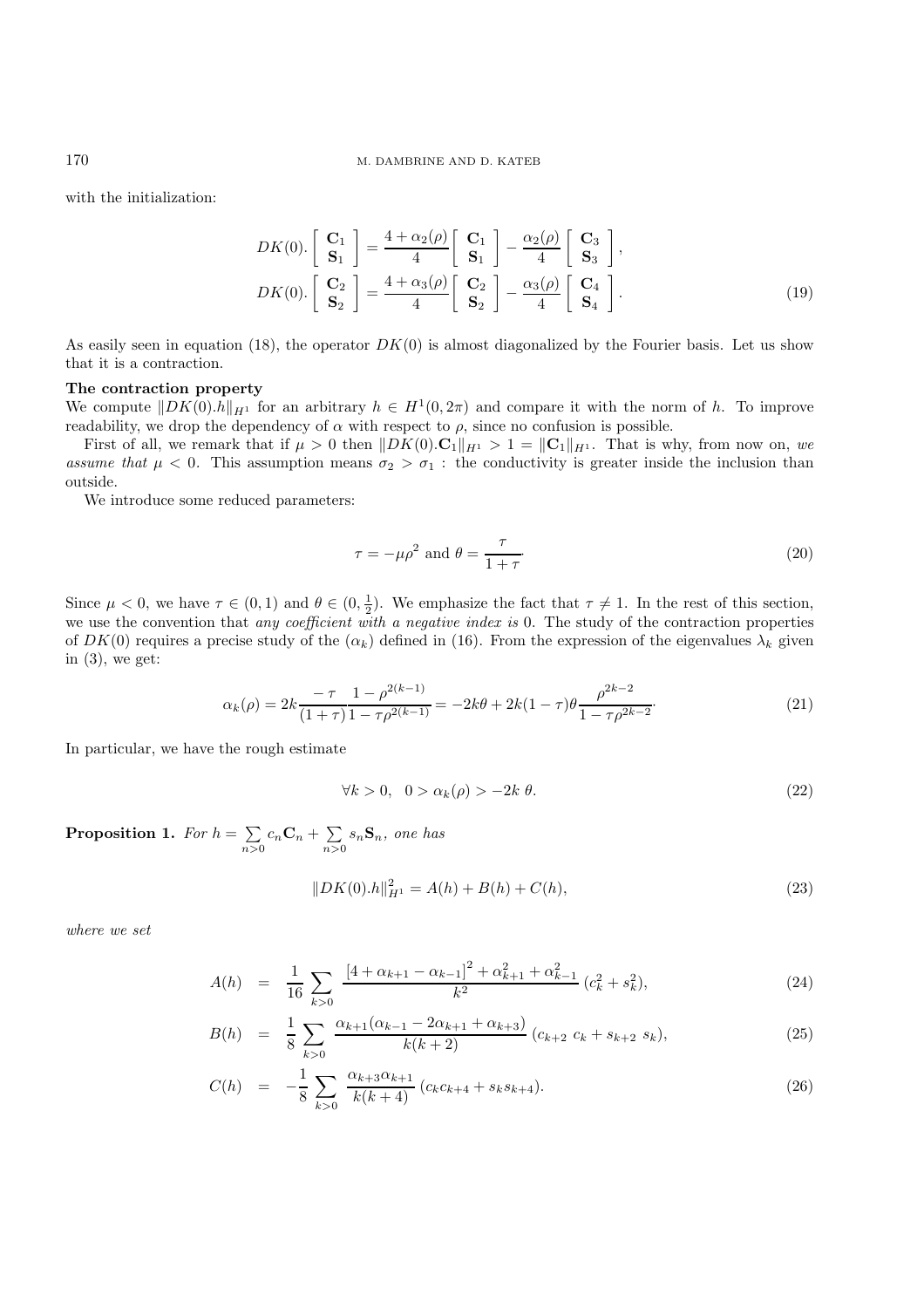*Proof of Proposition* 1. We apply (18), to  $h = \sum$  $\sum_{k>0} c_k \mathbf{C}_k + s_k \mathbf{S}_k$ . After collecting all the terms of order k, we obtain, from Parseval's formula :

$$
||DK(0).h||_{H^1}^2 = \frac{1}{16} \sum_{k>0} \left[ \frac{4 + \alpha_{k+1} - \alpha_{k-1}}{k} c_k - \frac{\alpha_{k+1}}{k+2} c_{k+2} + \frac{\alpha_{k-1}}{k-2} c_{k-2} \right]^2
$$
  
+ 
$$
\frac{1}{16} \sum_{k>0} \left[ \frac{4 + \alpha_{k+1} - \alpha_{k-1}}{k} s_k - \frac{\alpha_{k+1}}{k+2} s_{k+2} + \frac{\alpha_{k-1}}{k-2} s_{k-2} \right]^2.
$$

Expanding this expression, we obtain (23) up to some changes of index left to the reader.  $\Box$ **Proposition 2.** *We have*

$$
|A(h)| \le \frac{1}{8} \left[ 4 + \left( \frac{\lambda_2(\rho)}{\lambda_1(\rho)} \right)^2 \right] ||h||_{H^1}^2.
$$
 (27)

$$
|B(h)| \le \frac{4}{3} \theta^2 \frac{1 - \rho^4}{1 - \tau} \|h\|_{H^1}^2. \tag{28}
$$

$$
|C(h)| \le \frac{4}{5} \theta^2 \|h\|_{H^1}^2. \tag{29}
$$

*Proof of Proposition* 2. We prove (27). For all  $k > 0$ , we set

$$
a_k = \frac{\left[4 + \alpha_{k+1} + \alpha_{k-1}\right]^2 + \alpha_{k+1}^2 + \alpha_{k-1}^2}{16k^2}.
$$
\n
$$
(30)
$$

For  $k = 1$ , we have

$$
a_1 = \frac{(4+\alpha_2)^2 + \alpha_2^2}{16} = \frac{1}{16} \left[ \left( \frac{\lambda_2(\rho)}{\lambda_1(\rho)} - 2 \right)^2 + \left( \frac{\lambda_2(\rho)}{\lambda_1(\rho)} + 2 \right)^2 \right] = \frac{1}{8} \left[ 4 + \left( \frac{\lambda_2(\rho)}{\lambda_1(\rho)} \right)^2 \right].
$$

It suffices to prove that  $a_k < a_1$ ,  $\forall k > 1$ . First using (22) (a product of two  $\alpha_k$  is nonnegative), and then (17), we notice that for any  $k\geq 2$ 

$$
a_k = \frac{1}{16k^2} \left[ \left( 4 + \alpha_{k+1} - \alpha_{k-1} \right)^2 + \left( \alpha_{k+1} - \alpha_{k-1} \right)^2 - 2\alpha_{k-1}\alpha_{k+1} \right],
$$
  

$$
\leq \frac{1}{8k^2} \left[ 4 + \left( 2 + \alpha_{k+1} - \alpha_{k-1} \right)^2 \right] = \frac{1}{8k^2} \left[ 4 + \left( \frac{\lambda_{k+1}(\rho) - \lambda_{k-1}(\rho)}{\lambda_1(\rho)} \right)^2 \right].
$$

Using the spectral gap estimate stated in Lemma 2, we obtain the upper bound for  $k \geq 2$ :

$$
a_k \leq \frac{1}{8k^2} \left[ 4 + \left( \frac{\lambda_2(\rho)}{\lambda_1(\rho)} \right)^2 \right] < \frac{1}{8} \left[ 4 + \left( \frac{\lambda_2(\rho)}{\lambda_1(\rho)} \right)^2 \right] = a_1.
$$

We turn to (28). First, we consider the case where  $k > 1$ , since we can make use of the structure of a second-order difference. We use (21) to get

$$
|\alpha_{k+3} - 2\alpha_{k+1} + \alpha_{k-1}| = 2\theta(1-\tau)\left[ (k-1)\frac{\rho^{2k-4}}{1-\tau\rho^{2k-4}} - 2(k+1)\frac{\rho^{2k}}{1-\tau\rho^{2k}} + (k+3)\frac{\rho^{2k+4}}{1-\tau\rho^{2k+4}} \right].
$$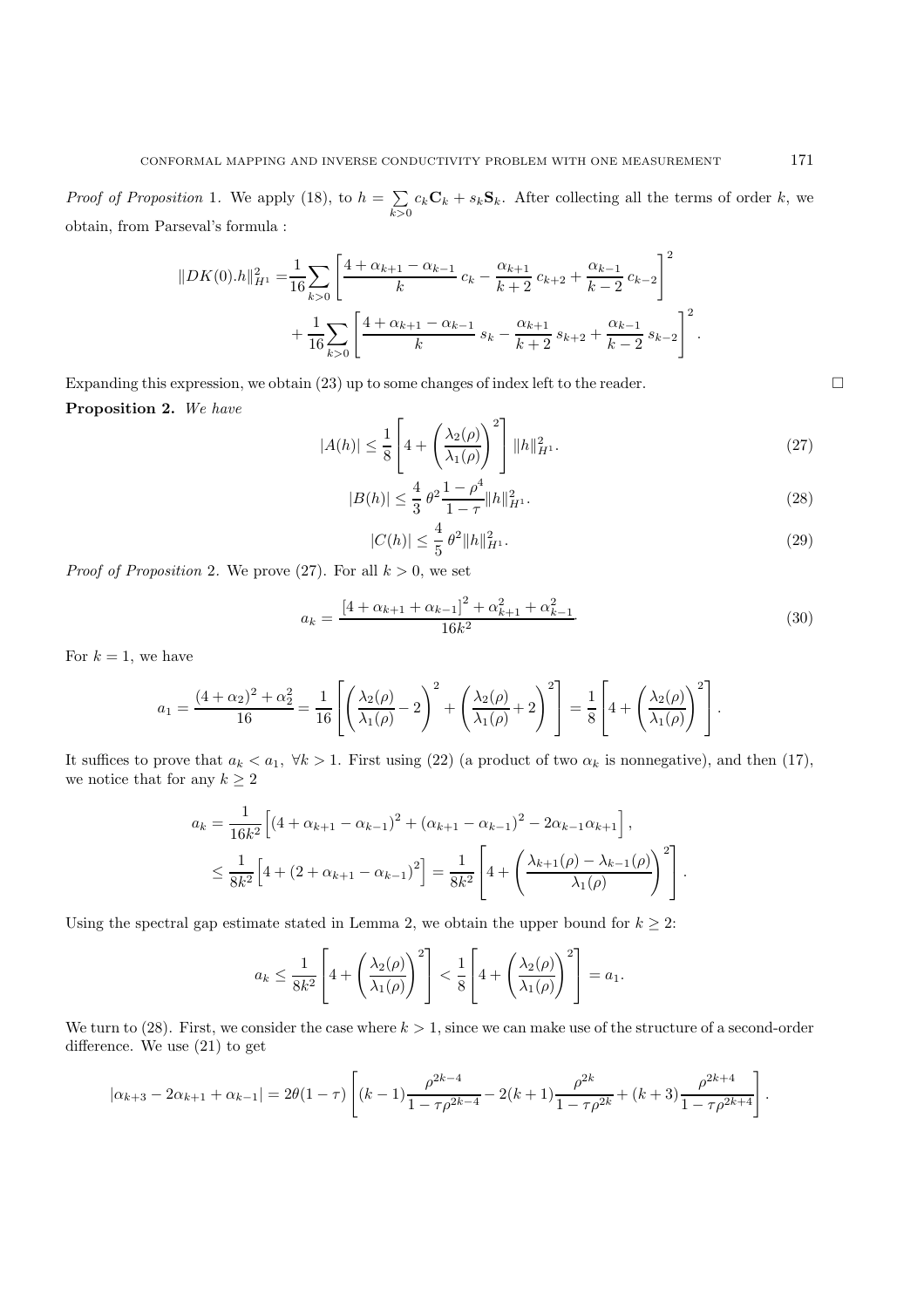We introduce the auxiliary function  $a(x) = x/(1 - \tau x)$  with derivative  $a'(x) = 1/(1 - \tau x)^2 > 0$ . Hence, we have for  $t \in (0,1)$ ,  $a(t) \in (0,1/(1-\tau))$ . We apply the mean value theorem: there exist  $x_k \in [\rho^{2k+4}, \rho^{2k}]$  and  $y_k \in (\rho^{2k+4}, \rho^{2k})$  such that

$$
(k-1)a(\rho^{2k-4}) - 2(k+1)a(\rho^{2k}) + (k+3)a(\rho^{2k+4})
$$
  
= 
$$
[(k+3) - 2(k+1) + (k-1)]a(\rho^{2k}) - (k+3)\rho^{2k}(1-\rho^{4})a'(x_k) + (k-1)\rho^{2k-4}(1-\rho^{4})a'(y_k).
$$

We get

$$
\begin{split} \left| (k-1)a(\rho^{2k-4}) - 2(k+1)a(\rho^{2k}) + (k+3)a(\rho^{2k+4}) \right| \\ &\le (k-1)|\rho^{2k-4} - \rho^{2k}| \sup_{t \in [\rho^{2k}, \rho^{2k-4}]} a'(t) + (k+3)|\rho^{2k+4} - \rho^{2k}| \sup_{t \in [\rho^{2k+4}, \rho^{2k}]} a'(t), \\ &\le (1-\rho^4) \left[ (k-1)\frac{\rho^{2k-4}}{(1-\tau\rho^{2k-4})^2} + (k+3)\frac{\rho^{2k}}{(1-\tau\rho^{2k})^2} \right], \\ &\le 2(k+1)(1-\rho^4) \frac{\rho^{2k-4}}{(1-\tau\rho^{2k-4})^2} \le \frac{2(k+1)(1-\rho^4)}{(1-\tau)^2}. \end{split}
$$

Hence, we obtain

$$
|\alpha_{k+3} - 2\alpha_{k+1} + \alpha_{k-1}| \leq 4(k+1)\frac{1-\rho^4}{1-\tau} \theta,
$$

from which we deduce with the help of (22)

$$
\left|\frac{(\alpha_{k-1}-2\alpha_{k+1}+\alpha_{k+3})\alpha_{k+1}}{8k(k+2)}\right| \leq \left|\frac{(k+1)^2}{k(k+2)}\frac{1-\rho^4}{1-\tau}\theta^2\right| \leq \frac{4}{3}\frac{1-\rho^4}{1-\tau}\theta^2.
$$

For  $k = 1$ , we check that

$$
\alpha_4 - 2\alpha_2 = 8\theta(\rho^4 - 1)\frac{\rho^2}{1 - \tau \rho^2} \frac{1 - \tau}{1 - \tau \rho^6} \Rightarrow \left| \frac{(\alpha_4 - 2\alpha_2)\alpha_3}{24} \right| \le \frac{4}{3} \frac{1 - \rho^4}{1 - \tau} \theta^2.
$$

Cauchy-Schwarz inequality brings us to our conclusion.

We now consider the estimation of C. For all  $k > 2$ , we deduce from (21)

$$
\left|\frac{\alpha_{k+1}\alpha_{k-1}}{8(k-2)(k+2)}\right| \ \leq \ \frac{1}{2}\,\frac{k+1}{k+2}\,\frac{k-1}{k-2}\,\theta^2 \leq \frac{1}{2}\,\frac{k^2-1}{k^2-4}\,\theta^2 \leq \frac{4}{5}\,\theta^2.
$$

From this uniform upper bound and Cauchy-Schwarz inequality, we get the upper bound for  $C$ .

We are now in a position to state the main result of this section.

**Theorem 1.** *If the couple*  $(\rho, \mu)$  *satisfies the condition:* 

$$
\frac{-\mu\rho^2(1-\rho^2)^2}{(1-\mu\rho^2)(1+\mu\rho^4)^2} - \frac{4\mu\rho^2}{1-\mu\rho^2} \left[ \frac{1}{5} + \frac{1}{3} \frac{1-\rho^2}{1+\mu\rho^2} \right] < \frac{1-\rho^2}{1+\mu\rho^4},\tag{31}
$$

*then the operator*  $DK(0)$  *is a contraction on*  $H^1(0, 2\pi)$ *.*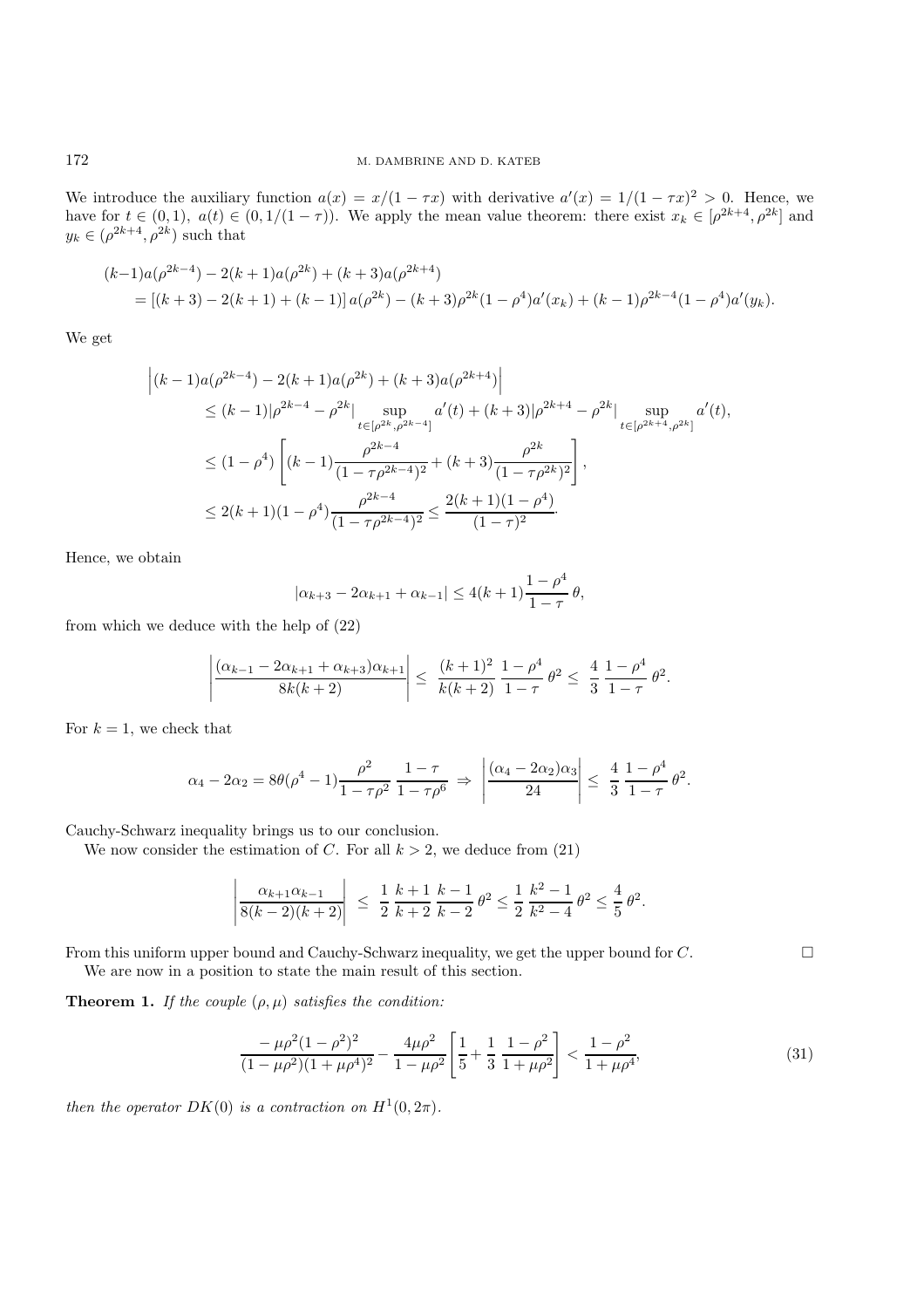

FIGURE 1. The values of L with respect to  $\rho$  and  $\mu$  with the level set  $L = 1$ .

*Proof of Theorem* 1. Collecting the upper bounds on A, B and C, we get  $||DK(0).h||_{H^1}^2 \le L_{DK(0)} ||h||_{H^1}^2$  with

$$
L_{DK(0)} = 1 - 2\theta \frac{1 - \rho^2}{1 - \tau \rho^2} + 2 \left[ \theta \frac{1 - \rho^2}{1 - \tau \rho^2} \right]^2 + \left( \frac{4}{5} + \frac{4}{3} \frac{1 - \rho^4}{1 - \tau} \right) \theta^2.
$$
 (32)

Hence, the operator  $DK(0)$  is a contraction if  $L_{DK(0)} < 1$ . After simplification, this gives (31).

The condition (31) can be checked for each couple  $(\rho, \mu)$ . For example, one can check that if  $\rho \leq 0.5$ , then  $DK(0)$  is a contraction. In Figure 1 we present a Matlab simulation of the constant  $L_{DK(0)}$  in terms of  $\rho$  and  $\mu$ . This shows that  $DK(0)$  is a contraction for large radii, provided that the contrast  $\mu$  of conductivities is sufficiently small. We recover the intuitive fact that for  $\rho = 1$ , the method cannot converge since the problem is devoid of meaning: the inclusion fills the whole domain  $\Omega$ . By the same token, if  $\mu = 0$ , then  $L = 1$ ; this fact corresponds to the case where the conductivities  $\sigma_1$  and  $\sigma_2$  are the same. One cannot hope to distinguish the inclusion  $\omega$  in this situation. However, for small inclusions, the iterations converge.

From its expression (12), we see that  $DK(0)$  depends continuously on  $\psi$  and on the measure  $(f, g)$ . Since the solution of (1) depends continuously on  $\partial\omega$ , the continuity with respect to  $(f, g)$  also means continuity with respect to the boundary  $\partial \omega$ . Hence, from Theorem 1, we deduce the following result:

**Theorem 2.** *Assume that*  $\Omega \setminus \omega$  *is close to an annulus bounded by concentric circles with an inner radius*  $\rho$ *and that the pair of measures*  $(f, g)$  *are closed to a sine function. If*  $\sigma_2 > \sigma_1$  *and* (31)*, then the inclusion*  $\omega$  *can be reconstructed via iterative approximations*  $\psi_{n+1} = K(\psi_n)$ .

## 3.4. **Case of two measures**

We conclude this section by considering the case of two measures. For convenience, we also denote this second couple  $(F, G)$ . Note that  $(F, G)$  are the traces of a solution to (1) and that  $(F, G)$  is chosen such that  $g^2 + G^2 \ge \gamma$  holds for some  $\gamma > 0$ . This leads to the fixed-point formulation (similar operators appear in [5]):

$$
V: H^{1}(0,2\pi) \rightarrow L^{2}(0,2\pi)
$$
  
\n
$$
\psi \mapsto \frac{(g \circ V\psi)\mathcal{D}_{\rho}[f \circ V\psi] + (G \circ V\psi)\mathcal{D}_{\rho}[F \circ V\psi]}{(g^{2} + G^{2}) \circ V\psi}.
$$
  
\n
$$
Z: H^{1}(0,2\pi) \rightarrow H^{1}(0,2\pi)
$$
  
\n
$$
\psi \mapsto \int_{0}^{t} \left(V\psi(x) - \frac{1}{2\pi} \int_{0}^{2\pi} V\psi(\tau)d\tau\right) dx.
$$
\n(33)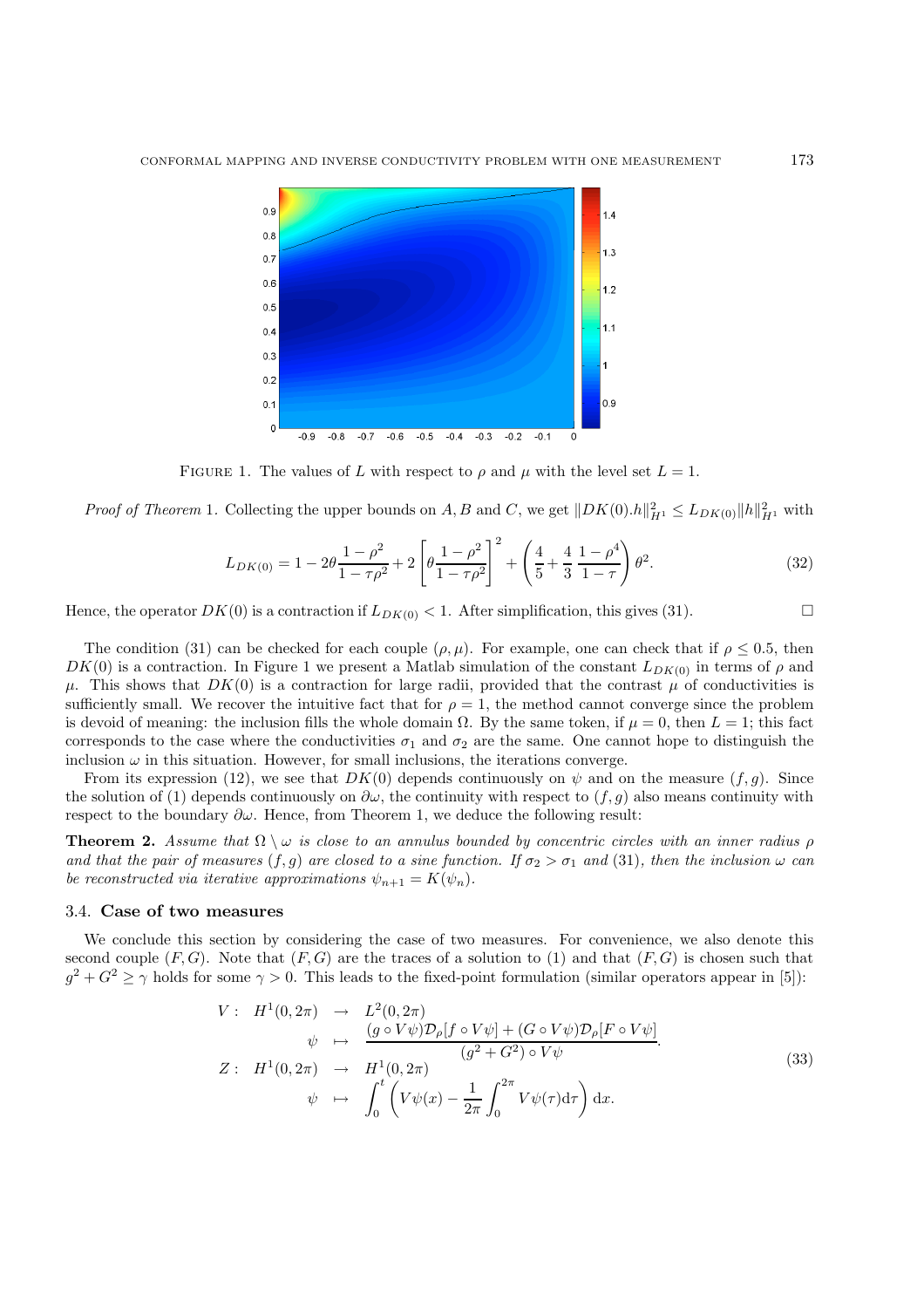In this case, we obtain the contraction property without the restrictive condition  $(31)$ . We linearize Z in the neighborhood of 0 with the choice of measures made in (13) for  $(f,g)$  and  $F(t) = \cos t/\lambda_1(\rho)$  and  $G(t) = \cos t$ . We repeat the computations performed on  $K$  to get

$$
DV(0).h = \frac{\sin t}{\lambda_1(\rho)} \mathcal{D}_{\rho}[h(t)\cos(t)] - \frac{\cos t}{\lambda_1(\rho)} \mathcal{D}_{\rho}[h(t)\sin(t)].
$$
\n(34)

When we make this explicit on the basis  $(C_k, S_k)$ , we obtain only the diagonal term:

$$
DZ(0).\begin{bmatrix} \mathbf{C}_1 \\ \mathbf{S}_1 \end{bmatrix} = \frac{\lambda_2(\rho)}{2\lambda_1(\rho)} \begin{bmatrix} \mathbf{C}_1 \\ \mathbf{S}_1 \end{bmatrix},
$$
  
\n
$$
\forall k > 1, \ DZ(0).\begin{bmatrix} \mathbf{C}_k \\ \mathbf{S}_k \end{bmatrix} = \frac{\lambda_{k+1}(\rho) - \lambda_{k-1}(\rho)}{2k\lambda_1(\rho)} \begin{bmatrix} \mathbf{C}_k \\ \mathbf{S}_k \end{bmatrix}.
$$
 (35)

Notice that we still have to assume that  $\sigma_2 > \sigma_1$ , since from (35), the first eigenvalue of  $DZ(0)$  satisfies

$$
\frac{\lambda_2(\rho)}{2\lambda_1(\rho)} < 1 \Longrightarrow \mu < 0.
$$

Using the spectral gap bound (2), we obtain

$$
\forall k > 1, \quad \frac{\lambda_{k+1}(\rho) - \lambda_{k-1}(\rho)}{2k\lambda_1(\rho)} < \frac{\lambda_2(\rho)}{2\lambda_1(\rho)} < 1.
$$

Hence,  $DZ(0)$  is a contraction. This proves the following theorem for the two measures case.

**Theorem 3** (the case of two measurements). Assume that  $\Omega \setminus \omega$  is close to an annulus bounded by concentric *circles, and that the pairs of measures*  $(f,g)$  *and*  $(F,G)$  *are closed to cosine and sine functions.* If  $\sigma_2 > \sigma_1$ , *then the inclusion*  $\omega$  *can be reconstructed via*  $\psi_{n+1} = K(\psi_n)$ *.* 

We should like to point out that this result is a direct generalization of Kress and Haddar's result, already proved in the perfectly insulating case in [5].

## 4. Numerical experiments

We present some numerical experiments involving the iterative methods presented in the previous sections. We should point out that our numerical simulation is not a real experiment. The synthetic data were obtained with the help of a forward solver providing output data. Furthermore, to avoid committing inverse crimes, the number of collocation points needed to obtain the current  $g = \sigma_1 \frac{\partial u}{\partial \mu}$  must be different from the number of discretization points within our location search method. All the numerical simulations were performed with the Dirichlet boundary data  $f(t) = \sin t$ ,  $t \in [0, 2\pi]$  and with a measured current  $g_m$  which is obtained after adding random noise to the current. Since the resulting current on  $\partial\Omega$  can be detected only at the attached electrodes, we assume that the measures  $g_m$  are located at  $M_i$  equidistant points on the circle  $\partial\Omega$ . In the following tests, the conductivities are taken as  $\sigma_1 = 1$  and  $\sigma_2 = 3$ .

## **Circular inclusions: comparison of the methods**

In the following example we try to recover the disk of center  $(x_c = 0.2, y_c = 0)$  and radius 0.3. The algorithm based on the fixed point is referred to as method 1. It has two steps:

- (1) First determine the function  $\psi$  and the inner radius  $\rho^*$ . This is done by projecting  $\psi$  on the subspace of trigonometric polynomials of degree  $N$ . The choice of  $N$  is for the moment arbitrary.
- (2) Next, reconstruct the inner boundary, by attempting (via a least-square cost function) to identify the coefficients defining the Möbius transform.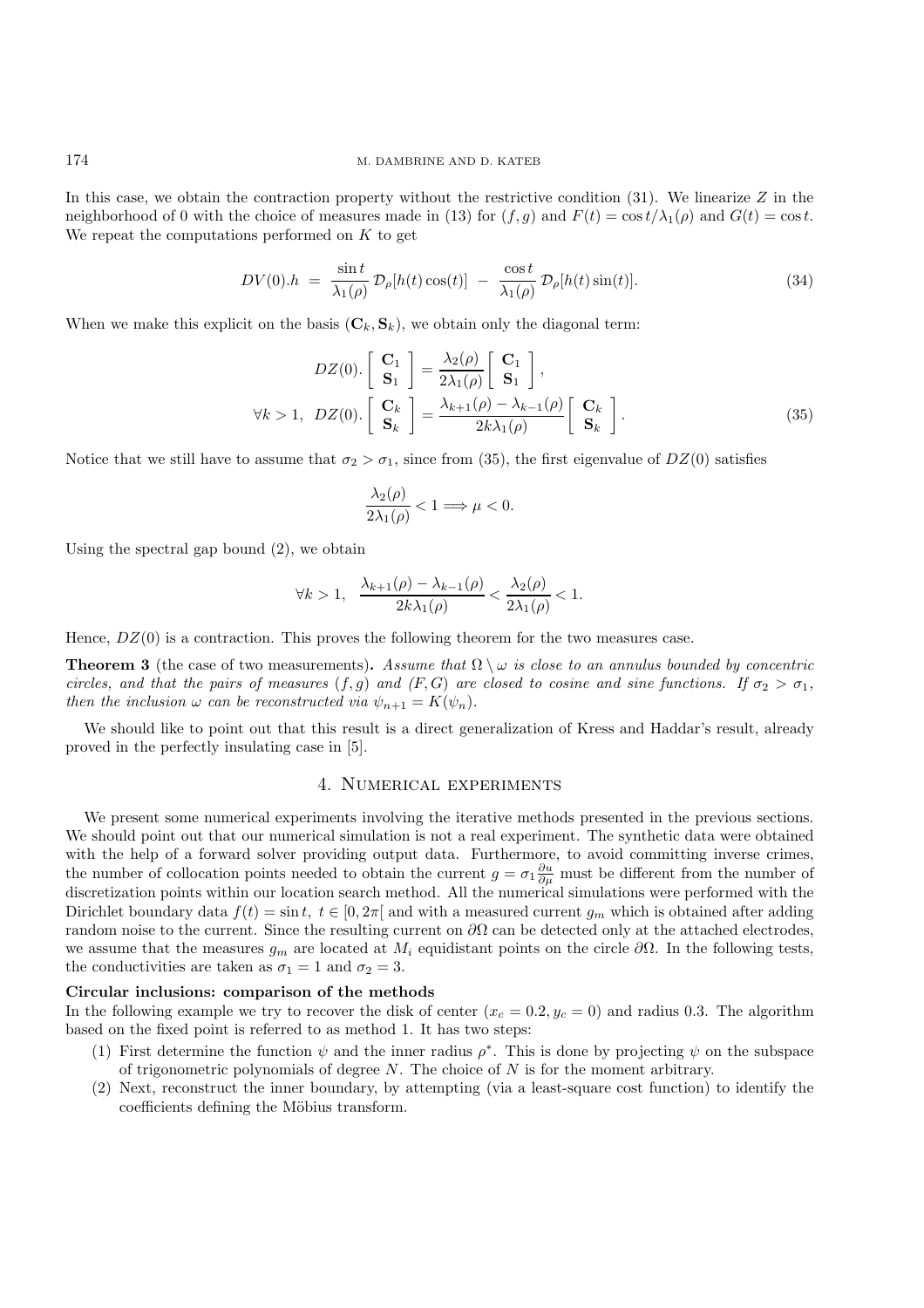

FIGURE 2. Reconstruction of a circular inclusion, no noise.



FIGURE 3. Reconstruction of a circular inclusion with respect to the noise level (in  $\%$ ).

We refer to the algorithm based on the least-square solution of the integro-differential equation as method 2. The numerical results are presented in Figure 2.

Judging by these first results, there is little to choose between the two methods. The computational costs are of the same order. Let us consider the error for noised data. For each level of uniform noise added to the simulated Neumann data, 400 numerical experiments are performed. In order to make a fair comparison of the methods, we used identical parameters (and the same routines) for the optimization part of both algorithms. With method 2, this choice of parameters entails a frequent non-convergence of the optimization routine, so we end up with a much smaller size for the results sample, and the deviation from the mean is not really significant. Figure 3 presents the mean value, as well as an approximated confidence interval with bandwidth equal to three times the deviation from the mean. We observe that the method derived in Section 3 is more resistant to noise than the more elementary method introduced in Section 2.

### **Extension of the conformal map**

This is the method used by Kress *et al.* [1, 5]. Once we have found  $\phi$  and  $\rho$ , we reconstruct the conformal transform Φ. The inner boundary – that is to say our goal – is reconstructed as the image of the circle whose center is the origin, and whose radius is  $\rho$ , by the holomorphic extension  $\Phi$  of  $\phi$ . From a numerical point of view, this requires the conformal mapping  $\Phi$  to be determined. This problem, in Hadamard's terminology, is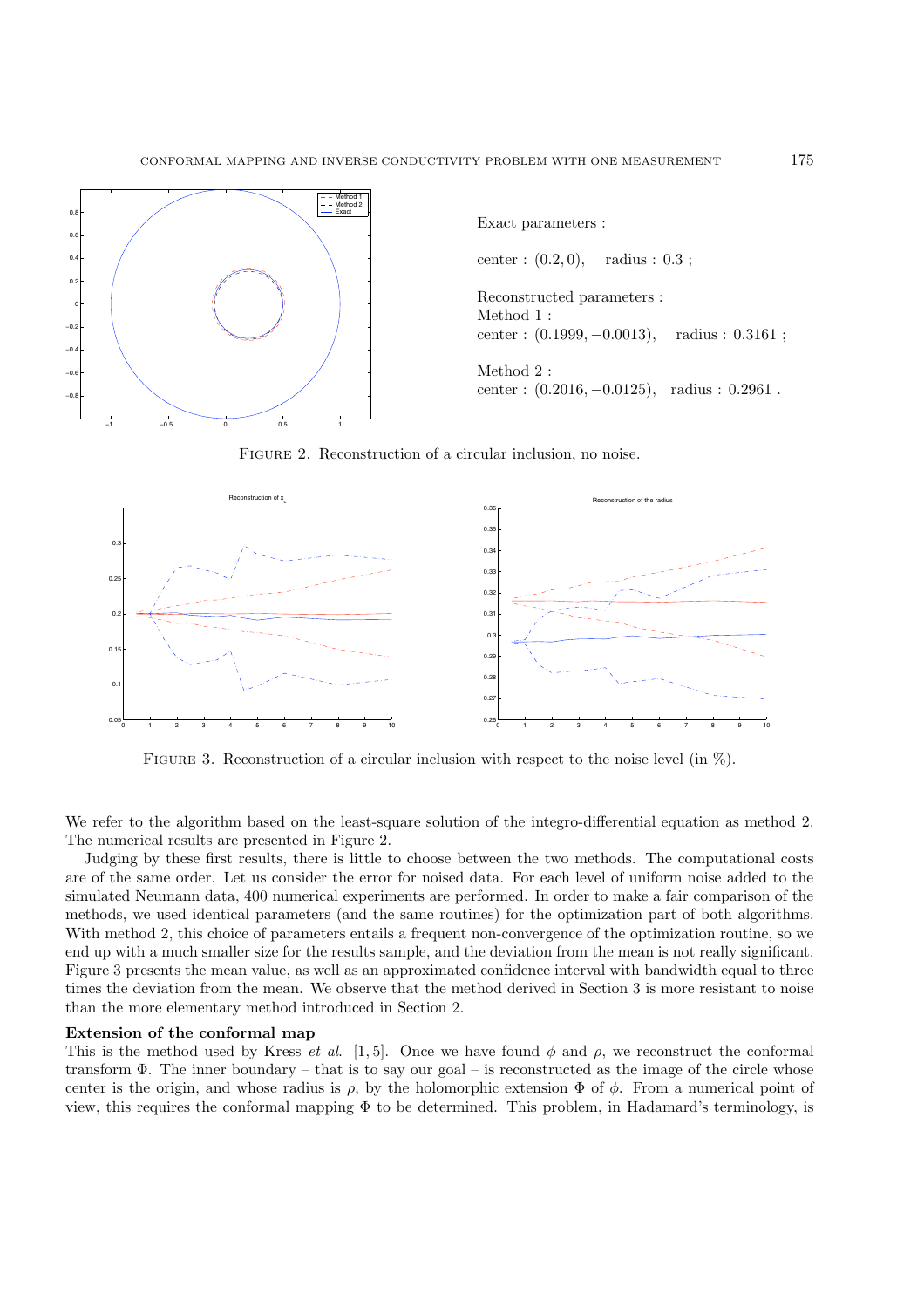

Figure 4. Reconstruction of a kit-shaped inclusion: numerical extension and approximated circle.

not well-posed. A typical approximation of  $\phi$  is obtained via truncated Fourier series :

$$
\phi(t) \approx \sum_{k=1}^{N} a_k \cos kt + b_k \sin kt = \sum_{k=1}^{N} \frac{a_k - ib_k}{2} e^{ikt} + \sum_{k=1}^{N} \frac{a_k + ib_k}{2} e^{-ikt}.
$$
 (36)

Then  $\Phi$  can be expressed

$$
\Phi(r e^{it}) \approx \sum_{k=1}^{N} \frac{a_k - ib_k}{2} r^k e^{ikt} + \frac{a_k + ib_k}{2} r^{-k} e^{-ikt}.
$$

The numerical instability appears in the negative powers of r: any error in the numerical approximation of the Fourier coefficients is amplified by the exponential factor  $r^{-k}$ . This fact is well-known, and to avoid instabilities we need to regularize using a Tykhonov penalization. This means adding some regularization parameters  $\varepsilon_k$ chosen by the discrepancy principle. Hence, we use the regularized conformal mapping  $\Phi_r$ :

$$
\Phi_r\left(r\mathrm{e}^{it}\right) \approx \sum_{k=1}^N \frac{a_k - ib_k}{2} r^k \mathrm{e}^{ikt} + \frac{a_k + ib_k}{2} \frac{r^k}{\varepsilon_k + r^{2k}} \mathrm{e}^{-ikt}.
$$

The shape of the inclusion is then recovered as  $\omega_r \approx \Phi_r(\rho e^{i\theta})$ .

This way of constructing a conformal extension is not limited to Möbius transforms. We tested this way of extending the function obtained after the first step of method 1 by applying it to noncircular inclusions. The numerical results are presented in Figure 4. They show that the fixed-point-based method proposed in this work can identify inclusions that are not circular. In [2] we shall be providing a theoretical explanation.

In the case of noncircular inclusions, our method gives a good circular approximation. The theoretical basis for this is the notion of approximate identifiability, introduced in [3] by Fabes *et al*. In their paper they consider two domains  $D_0$  and  $D_1$  belonging to  $\mathcal{C}(\varepsilon)$ , the class of  $\varepsilon$  perturbations of all disks contained in  $\Omega_0$ , an open subset of  $\Omega$  at some distance, say  $2\delta_0$ , from  $\partial\Omega$ . They prove the following important result: *There exists a positive constant*  $C > 0$  *such that if*  $\Lambda_D(g) = \Lambda_{D_0}(g) = f$  *then*  $|D \Delta D_0| \leq C \varepsilon$ .

*Acknowledgements*. Our thanks are due to Pr. Kress and to the anonymous referee for their helpful comments.